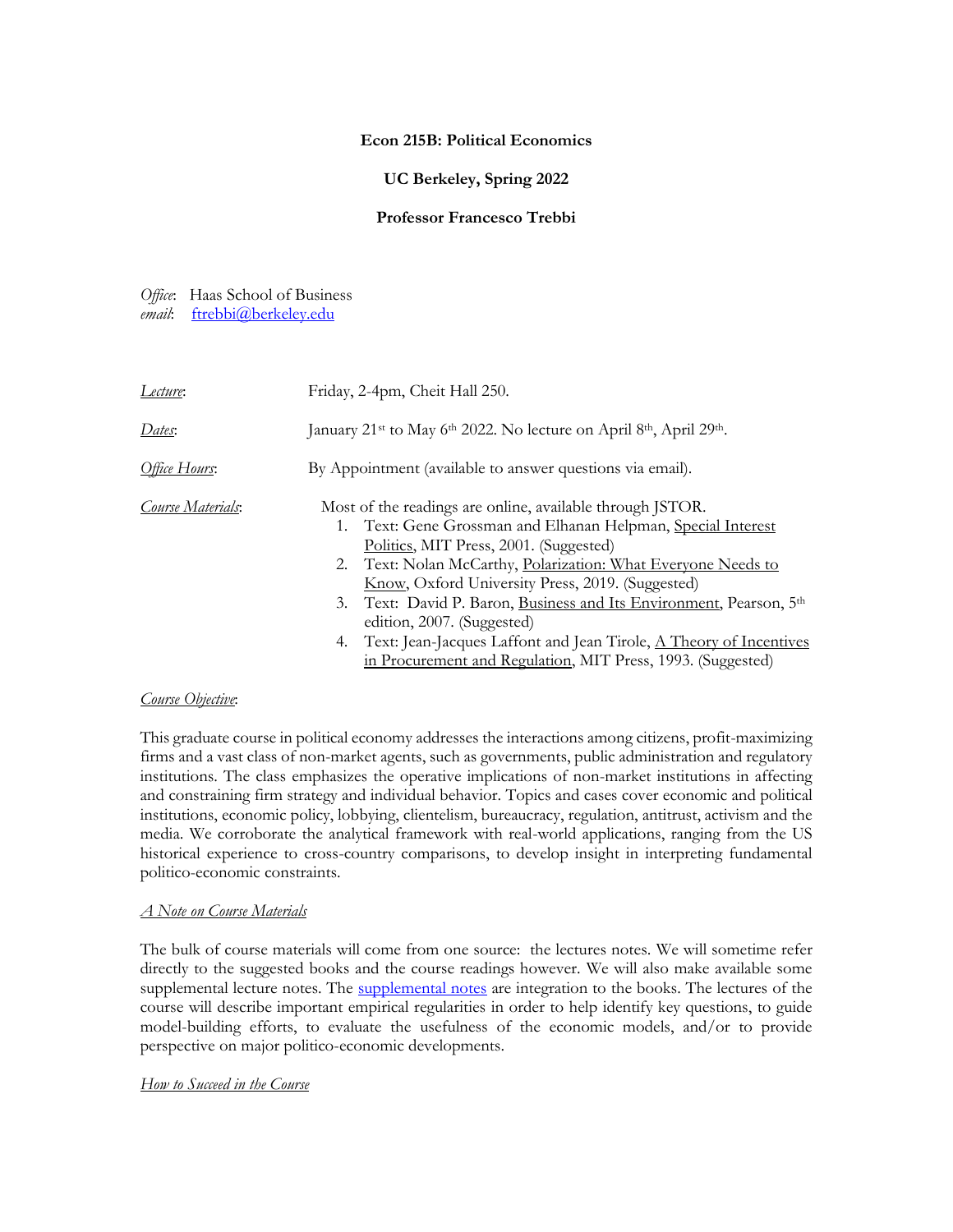To succeed is simple: Attend class, follow the lectures, and do all the readings.

# *Course Grade (and grading policies)*:

For PhD students and research-oriented Masters (upon special permission by faculty):

100% *Replication++:* You will be assigned/chose an academic paper that you not only will need to completely replicate, but you will need to augment in at least two worthy directions (these may include finding lack of robustness along relevant dimensions or show novel results you obtained). A 35 minute in-class presentation of your paper and findings is also required. You will present a written submission of your Replication++ on the day of the last class.

# *Course Grading (continued)*

If, for some reason (extreme medical emergency, death in the family) you cannot meet the course requirements, contact the instructor(s) in advance. For those who have an emergency and contact us in advance, you will be given a grade of an incomplete. For those who do not contact us in advance, you will fail the course.

Any test for which there is a re-grade request must be done within 7 days after we return the test material to you. The request for re-grade MUST be done in writing and attached to the test material when submitting the material for a re-grade. The request must include a description of what the problem is and why you think the test should be graded differently.

# *Communication*

On occasion, we will post email questions from students and answers to these questions. We will discuss the questions that we think lots of students have. Hopefully, this will be an efficient way to disseminate information and review core material from the course. All student identifiers will be removed when we post the questions.

Note: If you do not want your question posted, you can explicitly state that in any emails you send.

Additionally, we will tend to only answer email questions 2 days a week. We will set these days as the class progresses. Tentatively, we will plan on allocating Monday afternoons and Friday afternoons for responding to emails.

# *Honor Code*

Even if not explicitly stated on each test, the honor code is always in effect. This is especially true in a time of crisis such as now. As members of the UC-Berkeley community, our expectation is that you will adhere rigorously to the UC-Berkeley Honor Code. Anyone caught cheating on any test in this course will receive a failing grade in the course and will also be reported to the University Center for Student Conduct. For further information see: [www.asuc.org/honorcode/.](http://www.asuc.org/honorcode/)

# *Other Help and Resources*

Accommodation services through the Disabled Students Program Office are available. Students would seek services through that office and a letter will get sent to me of the necessary needs of each individual student (i.e. additional time on exams, etc.).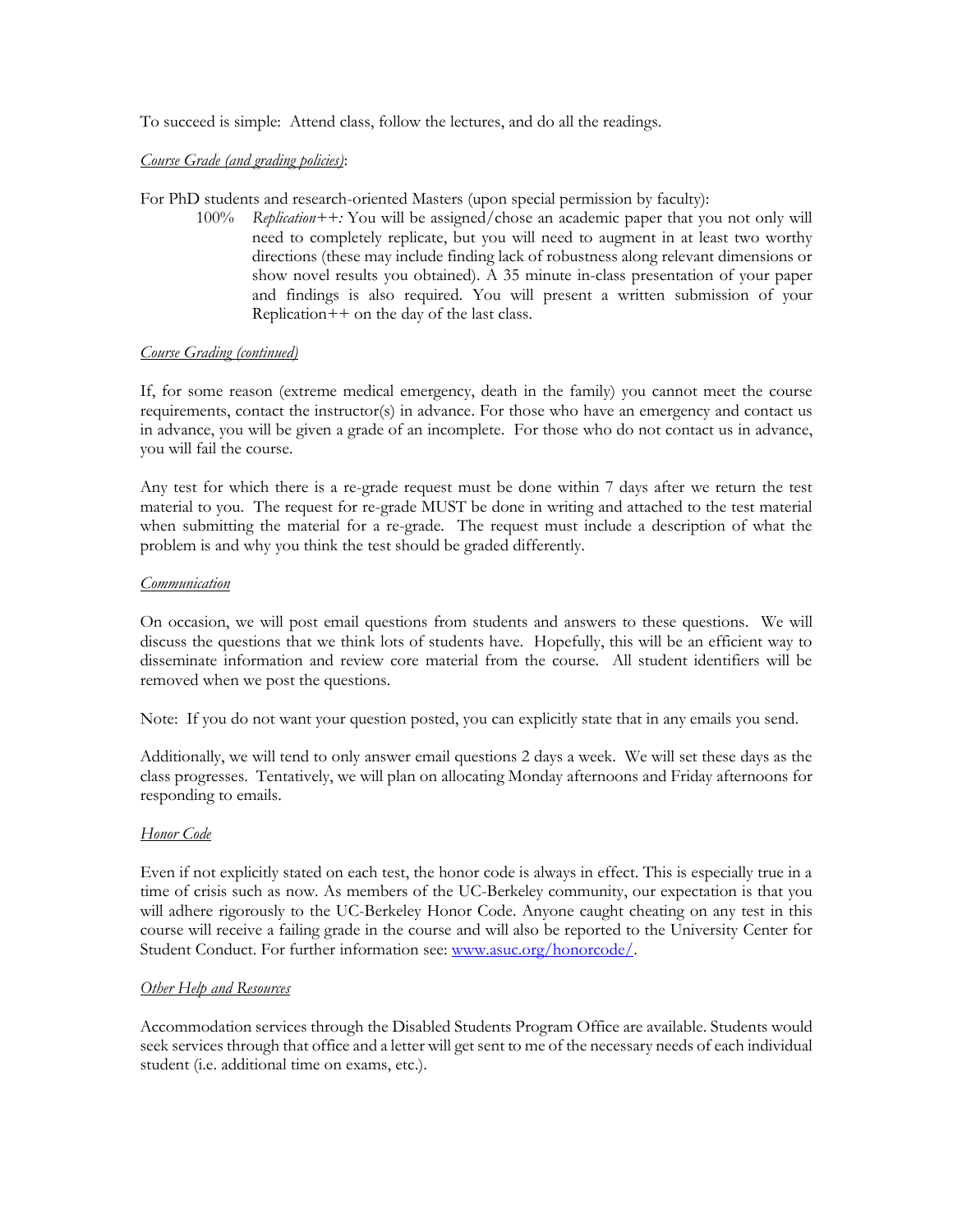Counseling services are available for all UC Berkeley students through the Tang Center, regardless of insurance plan. They are excellent and this is a tough time.

# **Online Etiquette**

In case of emergencies, we are going to use Zoom Live Sessions. By participating to our synchronous online lectures, you automatically consent to be part of any recordings, video and audio, whose sole ownership and rights belong to our beloved University (not to me or others), which will guard them and use them for the greater good of fostering human knowledge (I am a believer). See details at the end of syllabus.

The following etiquette and protocols are endorsed by the Haas School of Business and student representatives and are expected of you:

# *Participation & Communication*

- Strive to learn from one another and build on one another's contributions.
- Do not drive while zooming into a classroom
- Use the chat feature to pose a question or comment to the entire class. If you want to address a single participant, use the chat feature to address that specific person.
- Be respectful and inclusive of one another both verbally and in chat.
- Be aware of strong language, all caps, and exclamation points
- Do not post or share (even privately) inappropriate material.
- Once class begins use group chat for class content only.

# *Professionalism*

- Log-in to the session on time. Just like a face-to-face course, you are expected to arrive at the scheduled time.
- Refrain from eating while participating in a breakout room or engaging in a Q&A session. If you need to excuse yourself for a snack, please disable your video.
- Dress as if you are out in public. If you are attending from home, please maintain the same level of presentation as you would in the work place or at the university.
- Attend the presentation from a sitting position. Laying down is not acceptable.
- Find a professional location for your zoom classroom (i.e. desk, table, quiet room); if not possible consider using a green screen.
- Most importantly, remember that this is a professional environment and presenting yourself professionally is a sign of respect to other students as well as your instructor.

# *Audio and Video*

- Mute your microphone when you are not speaking. Unmuted microphones can cause disruptions to the lecture or the discussion.
- Have your camera on by default. Being present in the Zoom room visually encourages interaction and social presence.
- If possible, position a light behind your camera but directed toward you such as a window or desk lamp. Lighting from the side is acceptable, but if the source comes from behind, you will be in shadow.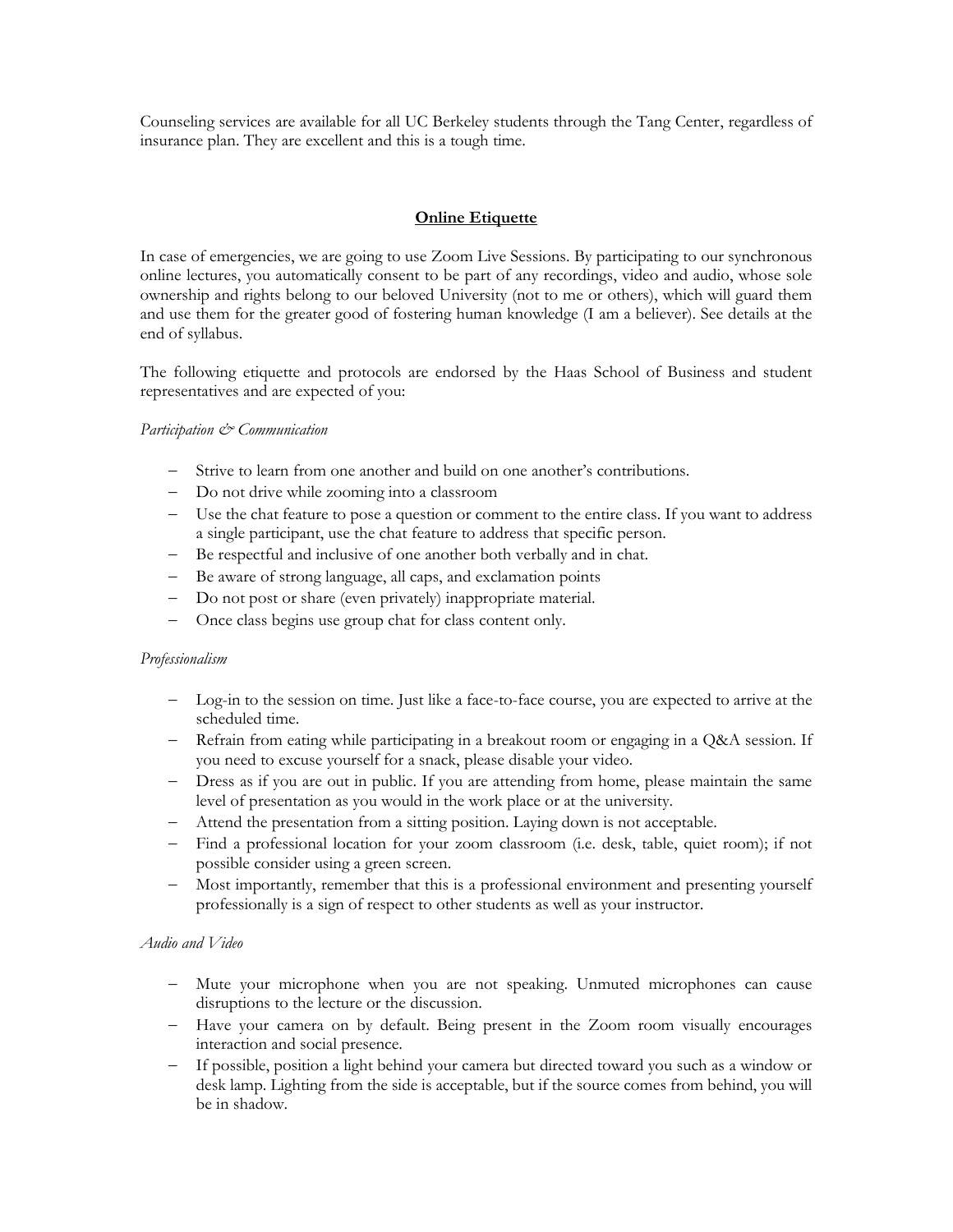### *Discussion on bCourses*

- Check the discussion frequently and respond appropriately and on subject. Focus on one subject per message and use pertinent subject titles.
- Capitalize words only to highlight a point or for titles–Capitalizing otherwise is generally viewed as SHOUTING!
- Be professional and careful with your online interaction. Cite all quotes, references, and sources.
- When posting a long message, it is generally considered courteous to warn readers at the beginning of the message that it is a lengthy post. It is considered extremely rude to forward someone else's messages without their permission. It is fine to use humor, but use it carefully. the absence of face-to-face cues can cause humor to be misinterpreted as criticism or flaming (angry, antagonistic criticism). Feel free to use emoticons such as a smiley face or  $\odot$  to let others know that you are being humorous.

# **Course Outline/Reading List**

The lectures of the course will describe important empirical regularities in order to help identify key questions, to guide model-building efforts, to evaluate the usefulness of the economic models, and/or to provide perspective on major politico-economic developments.

Topics covered in the course (and some of, but not all, the ancillary readings) are:

# **Topic 1: Autocracies and Democracies**

Acemoglu, Daron and James Robinson, 2000, "Why did the West Extend the Franchise? Democracy, Inequality, and Growth in Historical Perspective," *Quarterly Journal of Economics*, 115(4): 1167-1199.

Acemoglu, Daron and James Robinson, 2001, "A Theory of Political Transitions" *American Economic Review*, 91(4): 938-963.

Acemoglu, Daron, Suresh Naidu, Pascual Restrepo, James A. Robinson 2019. "Democracy Does Cause Growth" *Journal of Political Economy*, 127(1), pp. 47-100.

Philippe Aghion, Alberto Alesina and Francesco Trebbi (2004) "Endogenous Political Institutions," *Quarterly Journal of Economics* 119: 565-612.

Robert Barro "Determinants of Democracy", *Journal of Political Economy* December 1999.

Besley, Timothy and Masayuki Kudamatsu. 2007. "Making Autocracy Work." London School of Economics http://econ.lse.ac.uk/staff/tbesley/papers/maw.pdf

Chang-Tai Hsieh, Ted Miguel, Daniel Ortega, and Francisco Rodriguez. "The Price of Political Opposition: Evidence from Venezuela's Maisanta." *American Economic Journal: Applied Economics* vol. 3, no. 2, April 2011, pp. 196-214

Gian Maria Milesi-Ferretti, Roberto Perotti and Massimo V. Rostagno (2002) "Electoral Systems and Public Spending," *Quarterly Journal of Economics* 117(2), pp. 609-657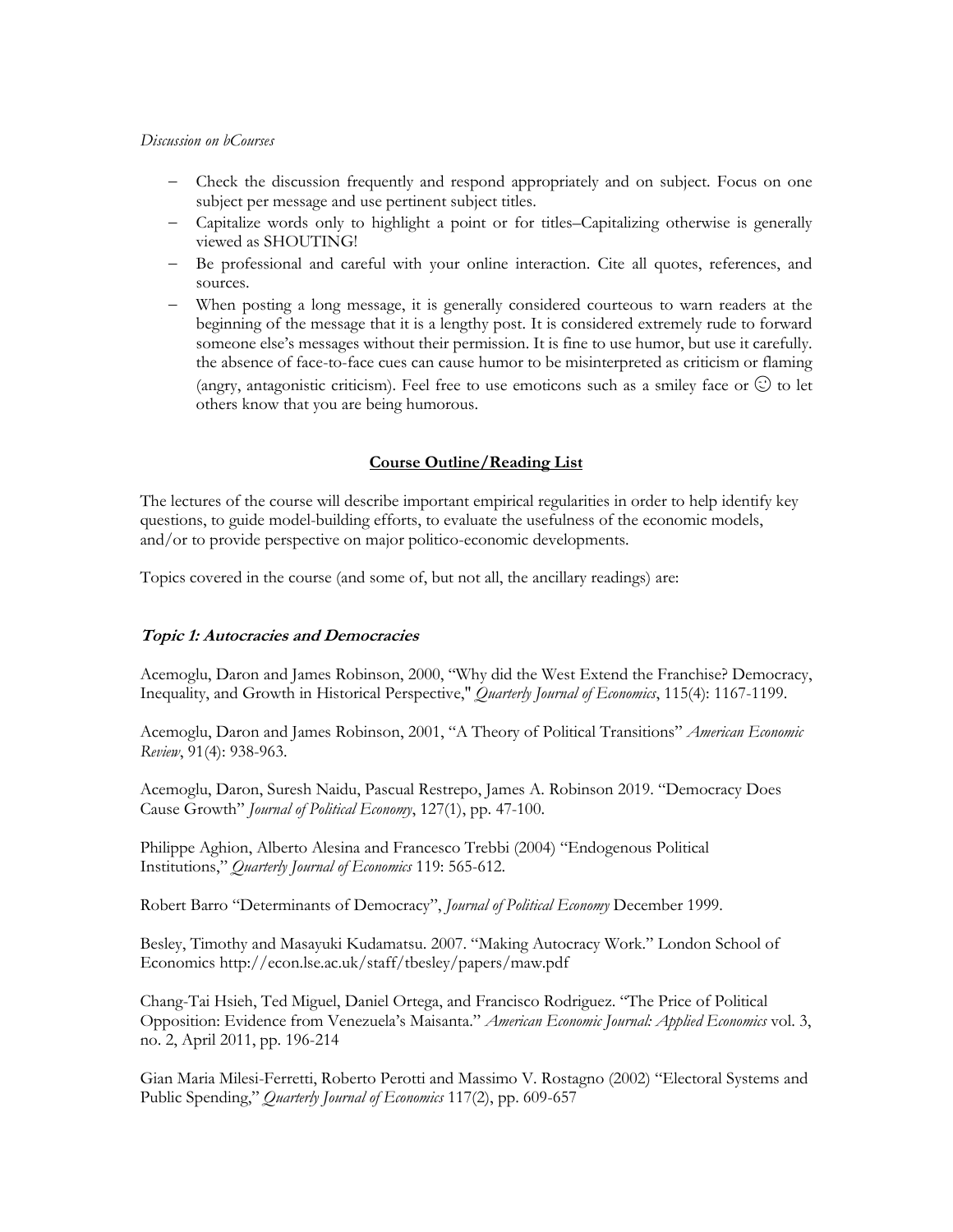Torsten Persson and Guido Tabellini (2000) "Comparative Politics and Public Finance," *Journal of Political Economy*, vol. 108, pp. 1121–1161

Persson Tabellini ch. 8 Electoral Rules and Electoral Competition

Persson Tabellini ch. 10 Political Regimes

Adam Przeworski et al. Democracy and Development Political regimes and Material well-being in the World: 1950-1990, Cambridge University Press, 2000.

Francesco Trebbi, Philippe Aghion, and Alberto Alesina. "Electoral Rules and Minority Representation in US Cities", *Quarterly Journal of Economics*, February 2008, 123(1): pp. 325-357

Federico Ricca and Francesco Trebbi. "Minority Underrepresentation in U.S. Cities", mimeo 2022.

#### **Topic 2: Conflict and Violence**

König, Michael and Rohner, Dominic and Thoenig, Mathias and Zilibotti, Fabrizio. 2017 "Networks in Conflict: Theory and Evidence from the Great War of Africa" *Econometrica*, 85(4).

Trebbi, Francesco, and Eric Weese. 2019. Insurgency and Small Wars: Estimation of Unobserved Coalition Structures. *Econometrica,* March, 87(2): pp.463-496.

Trebbi, Francesco, Eric Weese, Austin Wright, and Drew Shaver. 2020. "Insurgent Learning" *Journal of Political Institutions and Political Economy*, September, 1(3): pp.417-448.

#### **Topic 3: Political Economy of China**

Persico, N., Pueblita, J.C. and Silverman, D., 2011. Factions and political competition. Journal of Political Economy, 119(2), pp.242-288.

Meng, Xin Nancy Qian Pierre Yared 2016 "The Institutional Causes of China's Great Famine, 1959- 1961" *Review of Economic Studies*

Francois, Patrick, Francesco Trebbi, Kairong Xiao. 2017. "Factions in Nondemocracies: Theory and Evidence from the Chinese Communist Party", NBER WP 22775.

Lorentzen, Peter and Lu Xi "Personal Ties, Meritocracy, and China's Anti-Corruption Campaign," mimeo University of San Francisco

# **Topic 4: Hybrid Regimes, Corruption, Clientelism**

Ferraz, Claudio, and Frederico Finan. "Electoral accountability and corruption: Evidence from the audits of local governments." *American Economic Review* 101.4 (2011): 1274-1311.

Eric Avis, Fred Finan, and Claudio Ferraz. 2018 "Do Government Audits Reduce Corruption? Estimating the Impacts of Exposing Corrupt Politicians." *Journal of Political Economy.*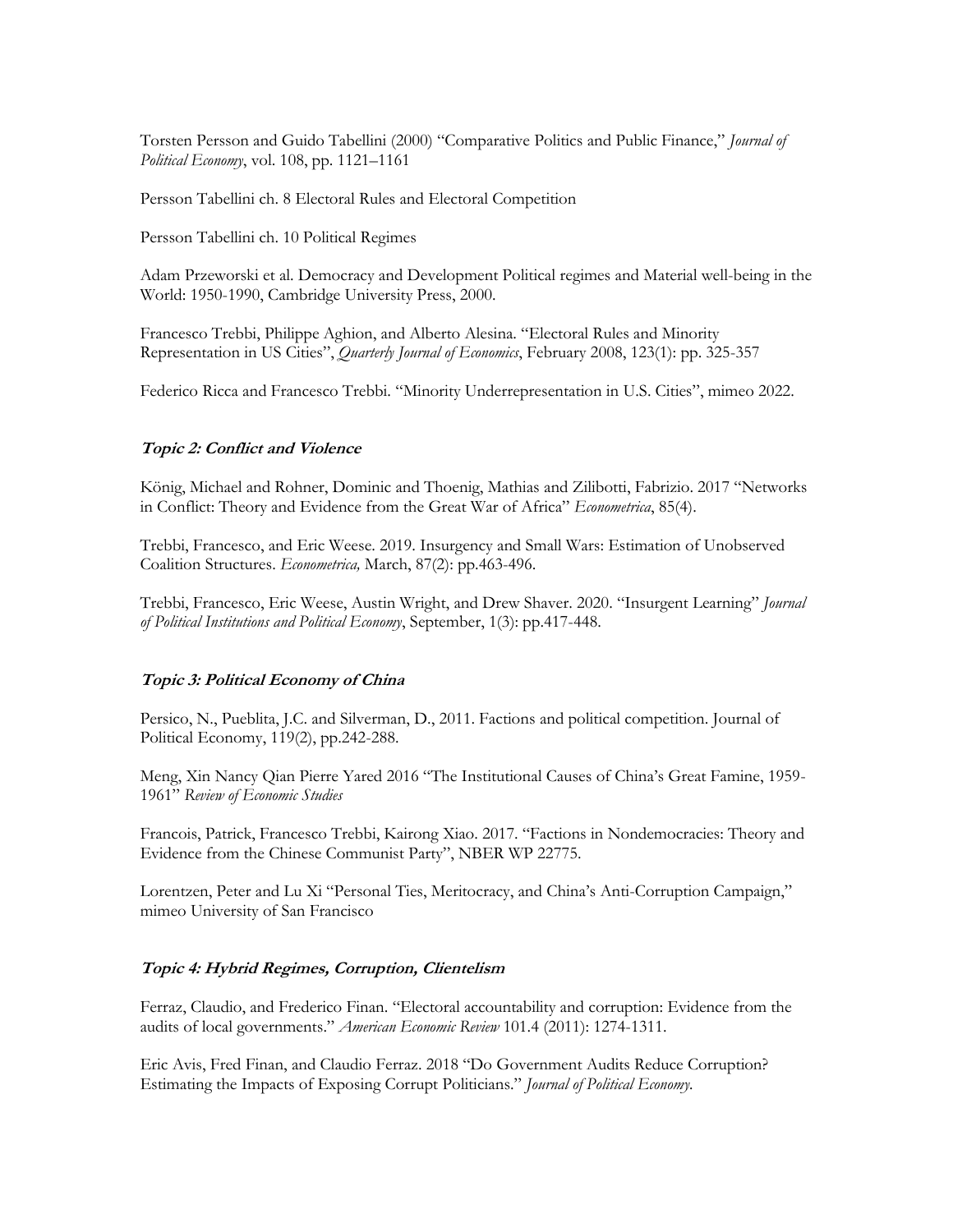Olken, Benjamin A., and Patrick Barron. "The simple economics of extortion: evidence from trucking in Aceh." *Journal of Political Economy* 117, no. 3 (2009): pp.417-452.

Cruz, Cesi, Phil Keefer, Julien Labonne, and Francesco Trebbi. 2018. "Making Policies Matter: Voter Responses to Campaign Promises". NBER WP 24785.

# **Topic 5: Voters & Elections**

Kawai, Kei, and Yasutora Watanabe. 2013. "Inferring Strategic Voting." *American Economic Review*, 103(2): 624-62.

Thomas Fujiwara (2011), "A Regression Discontinuity Test of Strategic Voting and Duverger's Law", *Quarterly Journal of Political Science*: Vol. 6: No. 3–4, pp 197-233.

Kendall, Chad, Tommaso Nannicini Francesco Trebbi. 2015. "How Do Voters Respond to Information? Evidence from a Randomized Campaign", *American Economic Review*, 105(1): pp.322-53.

Broockman, David and Joshua Kalla "The Minimal Persuasive Effects of Campaign Contact in General Elections: Evidence from 49 Field Experiments" (with Joshua Kalla) *American Political Science Review,* 112 no. 1 (2018).

Broockman, David and Joshua Kalla (2021) When and Why Are Campaigns' Persuasive Effects Small? Evidence from the 2020 US Presidential Election. Mimeo UC Berkeley

Knight, Brian, and Nathan Schiff. "Momentum and social learning in presidential primaries." Journal of Political Economy 118.6 (2010): 1110-1150.

Coate, Stephen, Michael Conlin, and Andrea Moro. "The Performance of Pivotal Voter Models in small-scale Elections: Evidence from Texas Liquor Referenda." *Journal of Public Economics* 92.3 (2008): 582-596.

# **Topic 6: Legislatures and Parties**

McCarthy, Nolan (2019) Polarization: What Everyone Needs to Know, Ch. 1-3, 5.

Lee, David, and Enrico Moretti, and Matthew J. Butler (2004). "Do Voters Affect or Elect Policies? Evidence from the U.S. House," *Quarterly Journal of Economics*, 119(3), 807‐859.

Canen, Nathan, Kendall, Chad, and Francesco Trebbi. 2020. "Unbundling Polarization", *Econometrica*, May 2020, 88(3): pp.1197-1233.

Canen, Nathan, Kendall, Chad, and Francesco Trebbi. 2021. "Political Parties as Drivers of U.S. Polarization: 1927-2018", *NBER wp* 28296.

Krehbiel, K. (1993). Where's the party? *British Journal of Political Science*, 23(2):235–266.

Krehbiel, K. (2000). Party discipline and measures of partisanship. *American Journal of Political Science*, pages 212–227.

Levitt, S. D. (1996). How do senators vote? Disentangling the role of voter preferences, party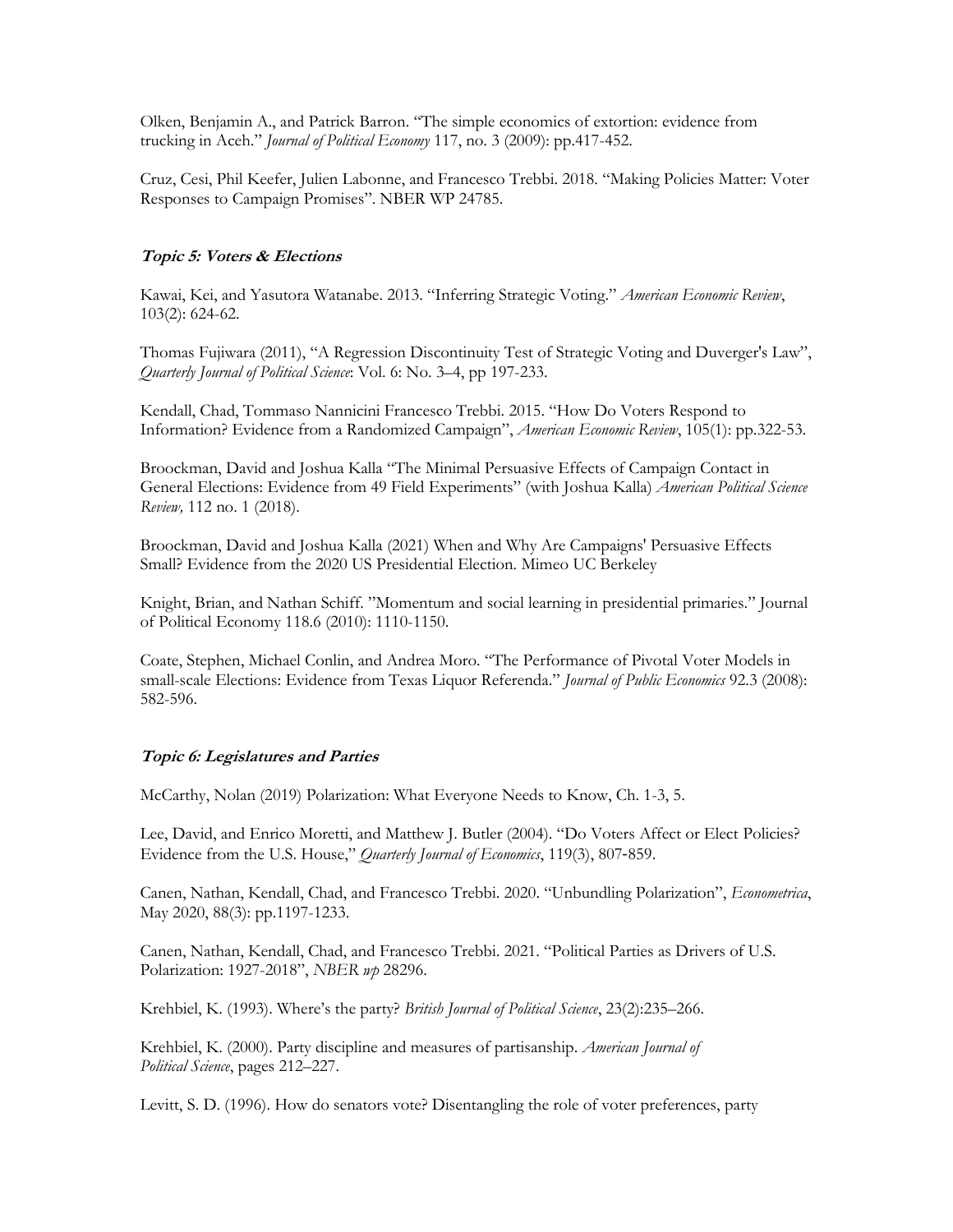affiliation, and senator ideology. *American Economic Review*, 86(3):425–441.

Moskowitz, D. J., Rogowski, J., and James M. Snyder, J. (2017). Parsing party polarization. *mimeo*.

Spenkuch, Jorg, Pablo Montagnes, and Daniel Magleby. 2018 "Backward Induction in the Wild? Evidence from Sequential Voting in the US Senate." American Economic Review. (forthcoming American Economic Review)

Heckman, J. J. and Snyder, J. M. (1997). Linear probability models of the demand for attributes with an empirical application to estimating the preferences of legislators. *The RAND Journal of Economics.*

Jenkins, J. A. (2000). Examining the robustness of ideological voting: evidence from the confederate house of representatives. *American Journal of Political Science*, pages 811–822.

Snyder, James M., and Timothy Groseclose. 2000. "Party Influence and Congressional Roll-Call Voting." *American Journal of Political Science* 44: 193-211.

Dal Bó, Ernesto and Martín Rossi (2011). "Term Length and the Effort of Politicians," *Review of Economic Studies*, 78(4), 1237‐1263

Diermeier, Daniel, Michael Keane, and Antonio Merlo. 2005. "A Political Economy Model of Congressional Careers." *American Economic Review*, 95:347–373

Matilde Bombardini, Bingjing Li, Francesco Trebbi. 2020. "Did U.S. Politicians Expect the China Shock?", NBER WP 28073.

Knight, Brian. "Estimating the value of proposal power." *American Economic Review* 95.5 (2005): 1639- 1652.

# **Topic 7: Lobbying, Special Interests, Money in Politics**

Ansolabehere, Steven, John de Figueiredo, James Snyder (2003). "Why is There so Little Money in U.S. Politics?" *Journal of Economic Perspectives*, 17(1) ,105‐130.

Bertrand, Marianne, Matilde Bombardini and Francesco Trebbi. (2014). "Is It Whom You Know or What You Know? An Empirical Assessment of the Lobbying Process", *American Economic Review*, 104(12): pp.3885-3920.

Blanes we Vidal, Jordi, Draca, Mirko and Fons-Rosen, Christian. (2012) "Revolving door lobbyists", American Economic Review, Vol.102 (7). pp. 3731-3748.

Kang, Karam (2016). "Policy Influence and Private Returns from Lobbying in the Energy Sector", *Review of Economic Studies*, Vol. 83(1), pp. 269-305.

Grossman, Gene and Elhanan Helpman, "Protection for Sale", *American Economic Review*, 84: 833- 850, 1994.

Grossman, Gene and Elhanan Helpman, *Special Interest Politics*. Ch.8-10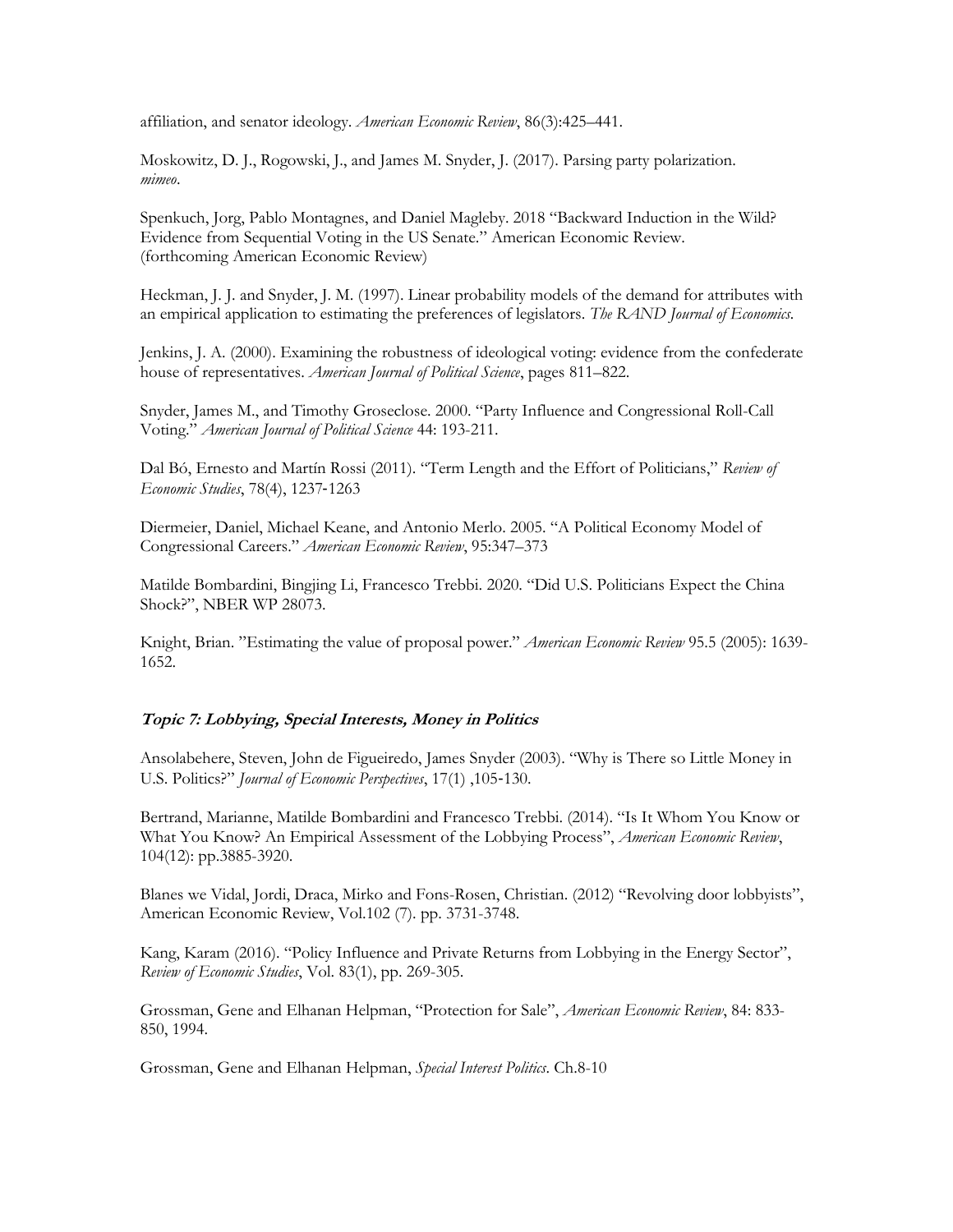Goldberg, Pinelopi, Koujianou, and Giovanni Maggi. 1999. "Protection for Sale: An Empirical Investigation." *American Economic Review*, 89(5): 1135-1155.

Stratmann, Thomas, "Some Talk: Money in Politics. A (Partial) Review of the Literature," *Public Choice*, 124(1-2): 135-156, 2005

Austen-Smith, D., "Interest groups, campaign contributions, and probabilistic voting", Public Choice, 54 (2), 123–139, 1987.

Austen-Smith, D., "Strategic transmission of costly information", *Econometrica*, 62, 955– 963, 1994.

Austen-Smith, D., "Campaign contributions and access", *American Political Science Review*, 89 (3), 566– 581, 1995.

Austen-Smith, D., Banks, J.S., "Costly signaling and cheap talk in models of political influence", *European Journal of Political Economy*, 18, 263– 280, 2002.

Diermeier, Daniel, Michael Keane, and Antonio Merlo. 2005. "A Political Economy Model of Congressional Careers." *American Economic Review*, 95:347–373

Goldberg, Pinelopi Koujianou, and Giovanni Maggi. "Protection for sale: An empirical investigation." *American Economic Review* 89.5 (1999): 1135-1155.

Feldmann, Sven and Morten Bennedsen. "Informational Lobbying and Political Contributions", *Journal of Public Economics*, 90.4-5, 631-656, 2006.

Bombardini, Matilde and Francesco Trebbi, "Votes or Money? Theory and Evidence from the US Congress," *Journal of Public Economics*, August 2011, 95(7-8): pp. 587-611.

Bombardini, Matilde and Francesco Trebbi, "Competition and Political Organization: Together or Alone in Lobbying for Trade Policy?" *Journal of International Economics*, May 2012, 87(1): pp. 18-26.

Bombardini, Matilde and Francesco Trebbi, "Empirical Models of Lobbying," *Annual Review of Economics*, Summer 2019.

Olson, Mancur," The Logic of Collective Action: Public Goods and the Theory of Groups", Harvard University Press, Cambridge, 1965.

Potters, Jan, and Frans Van Winden. "Lobbying and Asymmetric Information." *Public Choice* 74, no. 3 (1992): 269-92.

Bertrand, Marianne, Matilde Bombardini, Ray Fisman, and Francesco Trebbi. 2018. "Tax-Exempt Lobbying: Corporate Philanthropy as a Tool for Political Influence". *American Economic Review,*  Forthcoming.

Perez-Truglia, R. and Cruces, G. (2017). Partisan Interactions: Evidence from a Field Experiment in the United States. *Journal of Political Economy*, Vol. 125 (4), pp. 1208–1243.

#### **Topic 8: Regulation and Antitrust**

Ch. 9 Antitrust: Economics, Law, and Politics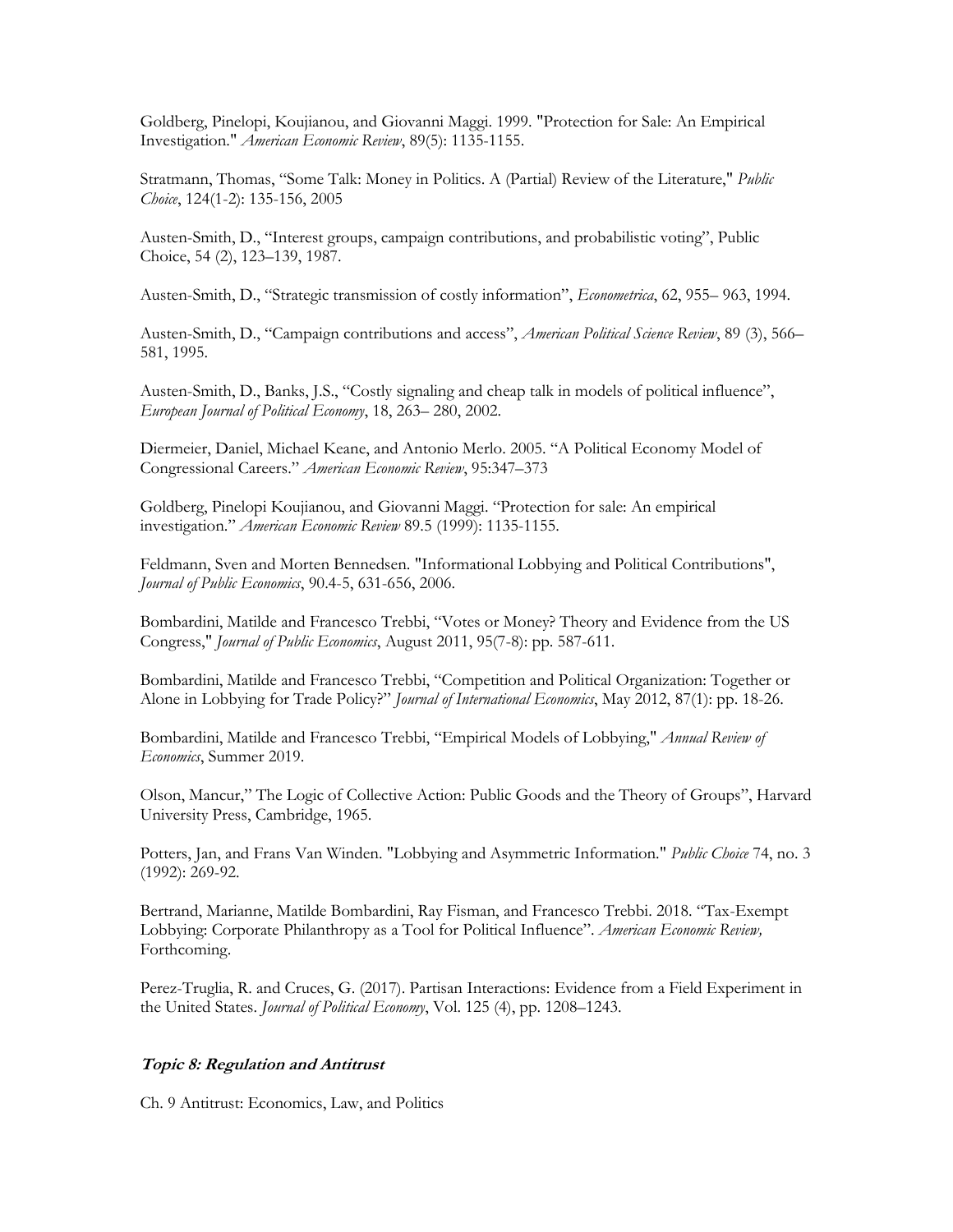Baron, David P., *Business and Its Environment*, Pearson, 5th edition, 2007.

Ch. 10 Regulation: Law, Economics and Politics Baron, David P., *Business and Its Environment*, Pearson, 5th edition, 2007.

Ch. 1-2 Laffont, Jean-Jacques and Jean Tirole. *A Theory of Incentives in Procurement and Regulation*, MIT Press, 1993.

Laffont, Jean-Jacques and Jean Tirole, "The politics of government decision making: regulatory institutions", *Journal of Law, Economics and Organization*, 6 (1), 1 –31, 1990.

Lucca, David, Amit Seru, Francesco Trebbi, 2014 "The Revolving Door and Worker Flows in Banking Regulation" (with David O. Lucca and Amit Seru). *Journal of Monetary Economics*, July, 65: pp.17-32.

Agarwal, Sumit David Lucca, Amit Seru, Francesco Trebbi, 2014 "Inconsistent Regulators: Evidence from Banking" *Quarterly Journal of Economics*, May, 129(2): pp.889-938.

Trebbi, Francesco, Kairong Xiao. 2015 Regulation and Market Liquidity *Management Science,* May 2019, 65(5): pp.1949-1968.

# **Topic 9: The Media**

Besley, Timothy, and Andrea Prat. 2006. "Handcuffs for the Grabbing Hand? Media Capture and Government Accountability." *American Economic Review* 96(3): 720–36

DellaVigna S, Kaplan E. 2007. The Fox News effect: media bias and voting. *Quarterly Journal of Economics* 122:1187–234

DellaVigna, Stefano and Gentzkow, Matthew, (2010), Persuasion: Empirical Evidence, *Annual Review of Economics*, 2, issue 1, p. 643-669

Gentzkow M, Shapiro JM. 2006. Media bias and reputation. *Journal of Political Economy* 114:280–316

Gentzkow M, Shapiro JM. 2010. What drives media slant? Evidence from US daily newspapers. *Econometrica* 78:35–71

Gentzkow M, Shapiro JM. 2011. Ideological segregation online and offline. *Quarterly Journal of Economics* 126:1799–839

Gerber AS, Karlan D, Bergan D. 2009. Does the media matter? A field experiment measuring the effect of newspapers on voting behavior and political opinions. *AEJ: Appl. Econ.* 1:35–52

Groseclose T, Milyo J. 2005. A measure of media bias. *Quarterly Journal of Economics*120:1191–237

Prat, Andrea 2018. "Media Power," *Journal of Political Economy*, University of Chicago Press, vol. 126(4), pages 1747-1783.

Puglisi, Riccardo and James Snyder, 2015. "The Balanced Us Press," *Journal of the European Economic Association*, vol. 13(2), pages 240-264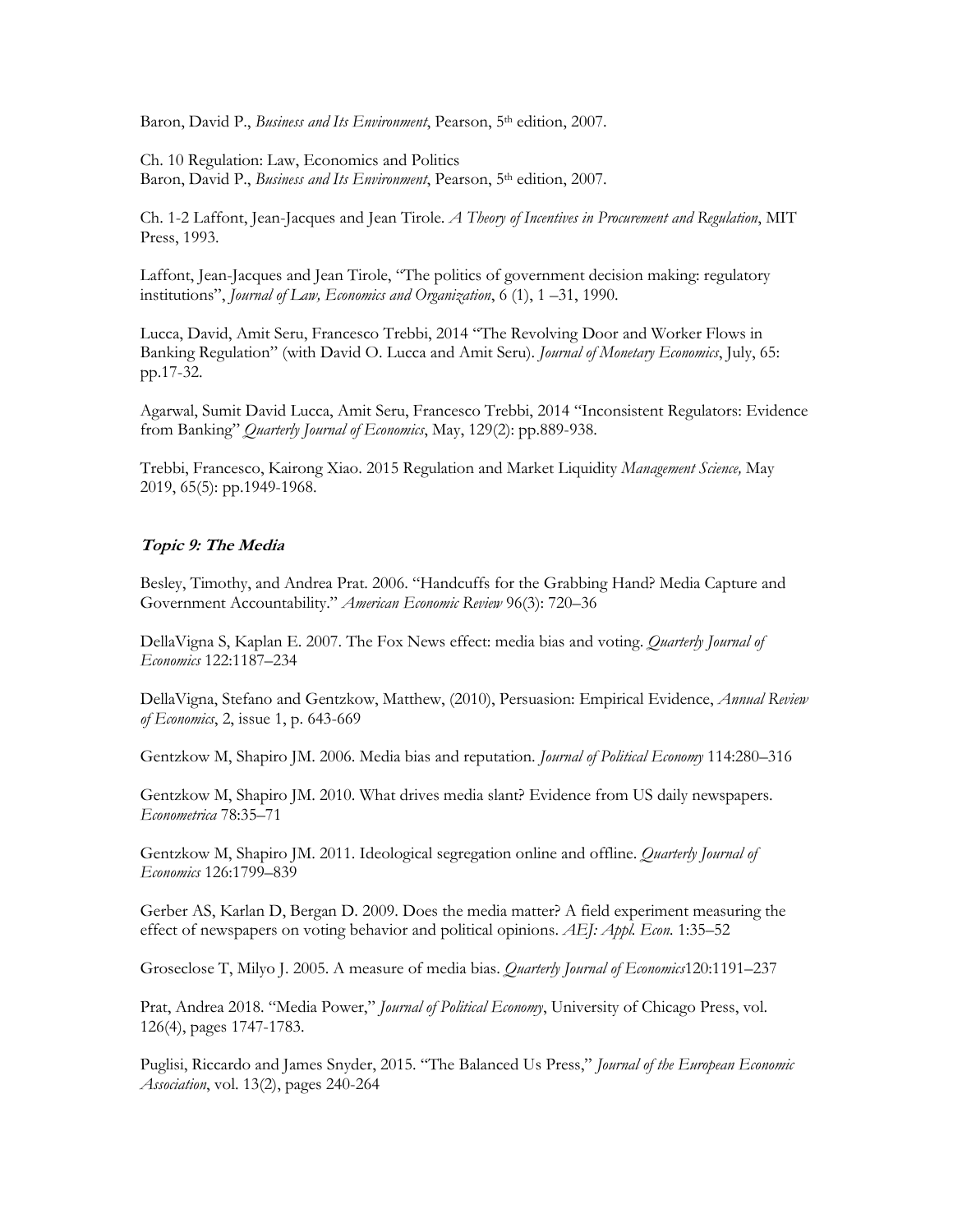Shleifer, Andrei, 2015 "Matthew Gentzkow, Winner of the 2014 Clark Medal" *Journal of Economic Perspectives*, 29(1), pp. 181–192

Stromberg, David. "Mass media competition, political competition, and public policy." *The Review of Economic Studies.* 71.1 (2004): 265-284. Snyder, James and David Strömberg, 2010. "Press Coverage and Political Accountability", *Journal of Political Economy*, 118(2), 355‐408.

Levy, Ro'ee, 2021. "Social Media, News Consumption and Polarization: Evidence from a Field Experiment". *American Economic Review*, forthcoming

Daniel J. Moskowitz. 2021. "Local News, Information, and the Nationalization of U.S. Elections." *American Political Science Review* 115(1): 114-129.

# **Topic 10: Conflicting Interests, Reforms, and Crises**

Ch. 7 Elections and Changes of Policymakers. Drazen, Allan, *Political Economy in Macroeconomics*, Princeton University Press, 2000.

Ch. 8 Redistribution. Drazen, Allan, *Political Economy in Macroeconomics*, Princeton University Press, 2000.

Ch. 10 Inaction, Delay, and Crisis, Drazen, Allan. *Political Economy in Macroeconomics*, Princeton University Press, 2000.

Alesina, Alberto and Allan Drazen, "Why Are Stabilizations Delayed?", *American Economic Review,*  American Economic Association, vol. 81(5), pages 1170-88, December, 1991.

Allan Drazen and Vittorio Grilli "The Benefits of Crises for Economic Reforms" *American Economic Review,* American Economic Association, vol. 83(3), 1993.

Atif, Mian, Amir Sufi, and Francesco Trebbi, 2012 "Resolving Debt Overhang: Political Constraints in the Aftermath of Financial Crises", *American Economic Journal: Macroeconomics*, April 2014, 6(2): pp. 1-28.

Atif, Mian, Amir Sufi, and Francesco Trebbi, 2010 "The Political Economy of the US Mortgage Default Crisis" *American Economic Review*, December, 100(5): pp. 1967–98.

Michael D. Bordo, Christopher M. Meissner 2012 "Does Inequality Lead to a Financial Crisis?" NBER Working Paper No. 17896

Michael D. Bordo, Christopher M. Meissner 2011 "Do financial crises always raise inequality? Some Evidence from History" mimeo UCSD.

# **Topic 11: Judges and Law and Economics**

Matias Iaryczower, Xiaoxia Shi, Matt Shum. 2018. "Can Words Get in the Way? The Effect of Deliberation in Collective Decision-Making" Journal of Political Economy, Vol. 126(2), 688-734